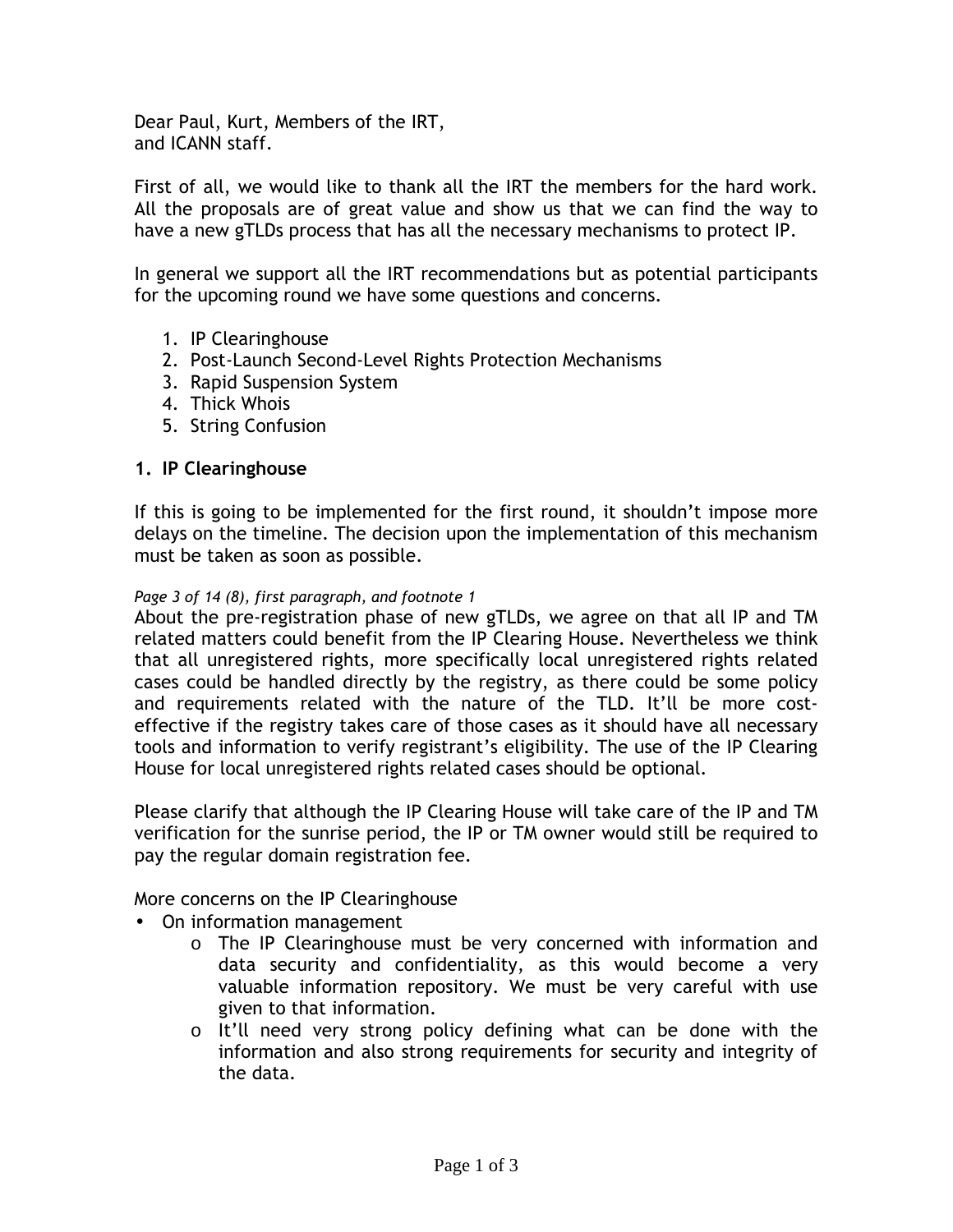- On costs for the IP and TM holders
	- o What happens if a company only wants to participate in the sunrise period of 1 TLD only? It'll be obliged to pay the IP Clearinghouse fee that could be higher than the registry sunrise fee. Maybe it'll scale for big companies but for individuals or small companies on the gTLD target market, especially in emerging economies, it would result in more bureaucracy and higher costs.

#### Page 8 of 14 (12), second paragraph:

## About reconsideration of proposals

We support that all applicants that fail Initial Evaluation based on a finding of string confusion should have the opportunity to request reconsideration for a reasonable fee if any, even with the opportunity to use an alternate string. This string could be included in the proposal or not, even it could be suggested by the evaluation panel.

# 2. Post-Launch Second-Level Rights Protection Mechanisms

Watch service. Although we think is OK for the first level; for the second level, we think that it needs a lot more work specially about making it operational. We think it would require further resource investment for the registry operator or registrars (depending on the scheme of operation). It MUST be automated via EPP. The IP Clearing House or the registry, or both, should run an EPP server with an extension for the watch service. This could increase the costs for the registry as the watch service will be creating more transactional load and increased cost of operation. This would require a revision on authorized fees and price caps.

In consequence this could be seen as non equitable to non-trademark registrants as they would be paying more for services conceived solely for the trademark holders. Furthermore, post–Launch mechanisms should be applied to all existing TLDs for an equitable treatment.

Brand watch is a service currently offered by some registry operators. If ICANN is taking away their business IP Clearing House services should be made available to registry operators at a minimum or no cost. Please clarify the operating scheme, especially in relation to fees.

This must be a very robust system. It would potentially receive information for each and all domain name registrations in all existent registries. ICANN must have great concern on information use and security, as it would become a very valuable asset.